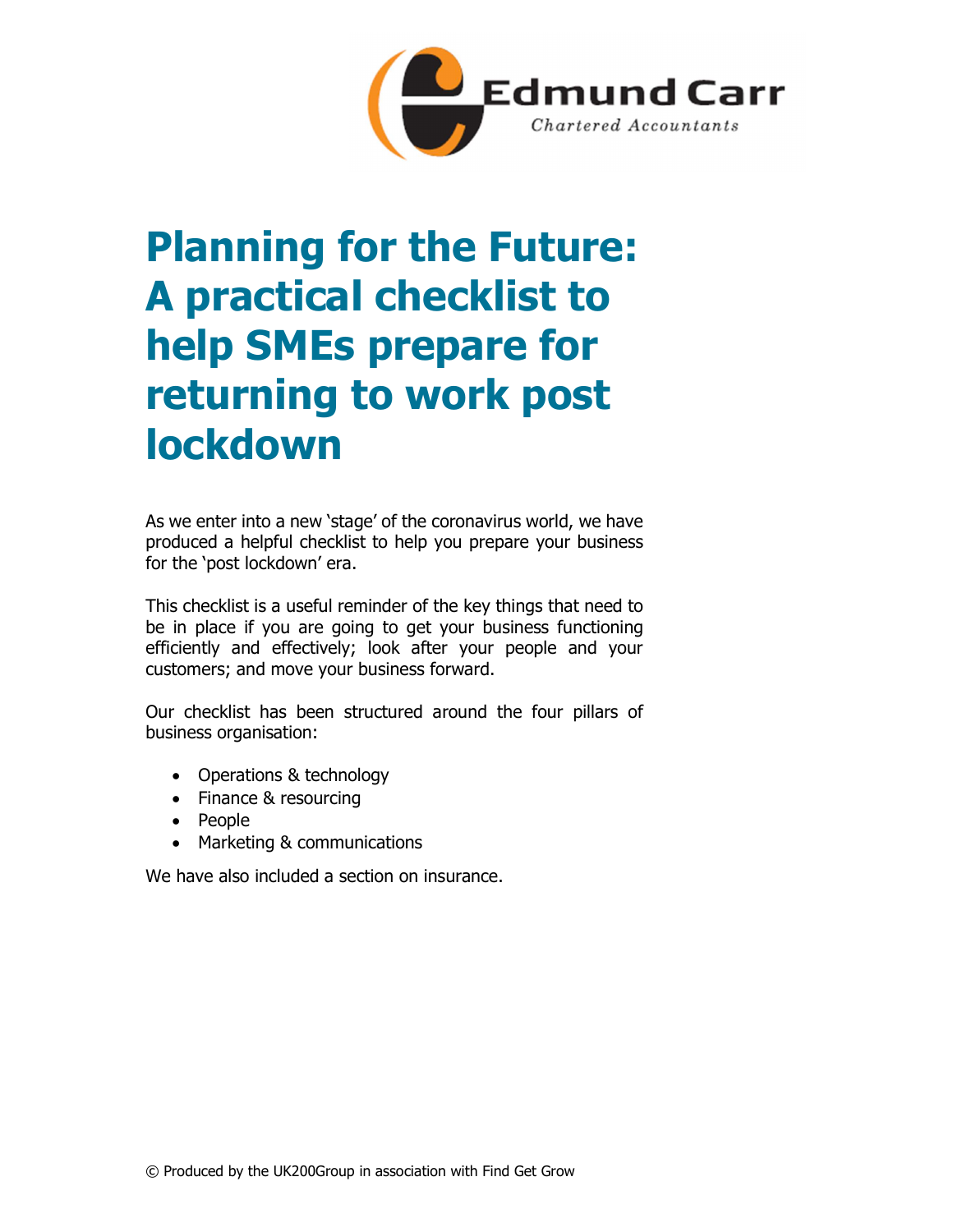

| <b>CONTENTS</b> |
|-----------------|
|-----------------|

| <b>INTRODUCTION</b>                          | 3  |
|----------------------------------------------|----|
| <b>OPERATIONS &amp; TECHNOLOGY</b>           | 4  |
| <b>FINANCE &amp; RESOURCING</b>              | 7  |
| <b>PEOPLE</b>                                | 9  |
| <b>MARKETING &amp; COMMUNICATIONS</b>        | 11 |
| <b>INSURANCE</b>                             | 13 |
| <b>FIVE STAGES OF RECOVERY FROM COVID-19</b> | 15 |
| <b>ACKNOWLEDGEMENTS</b>                      | 17 |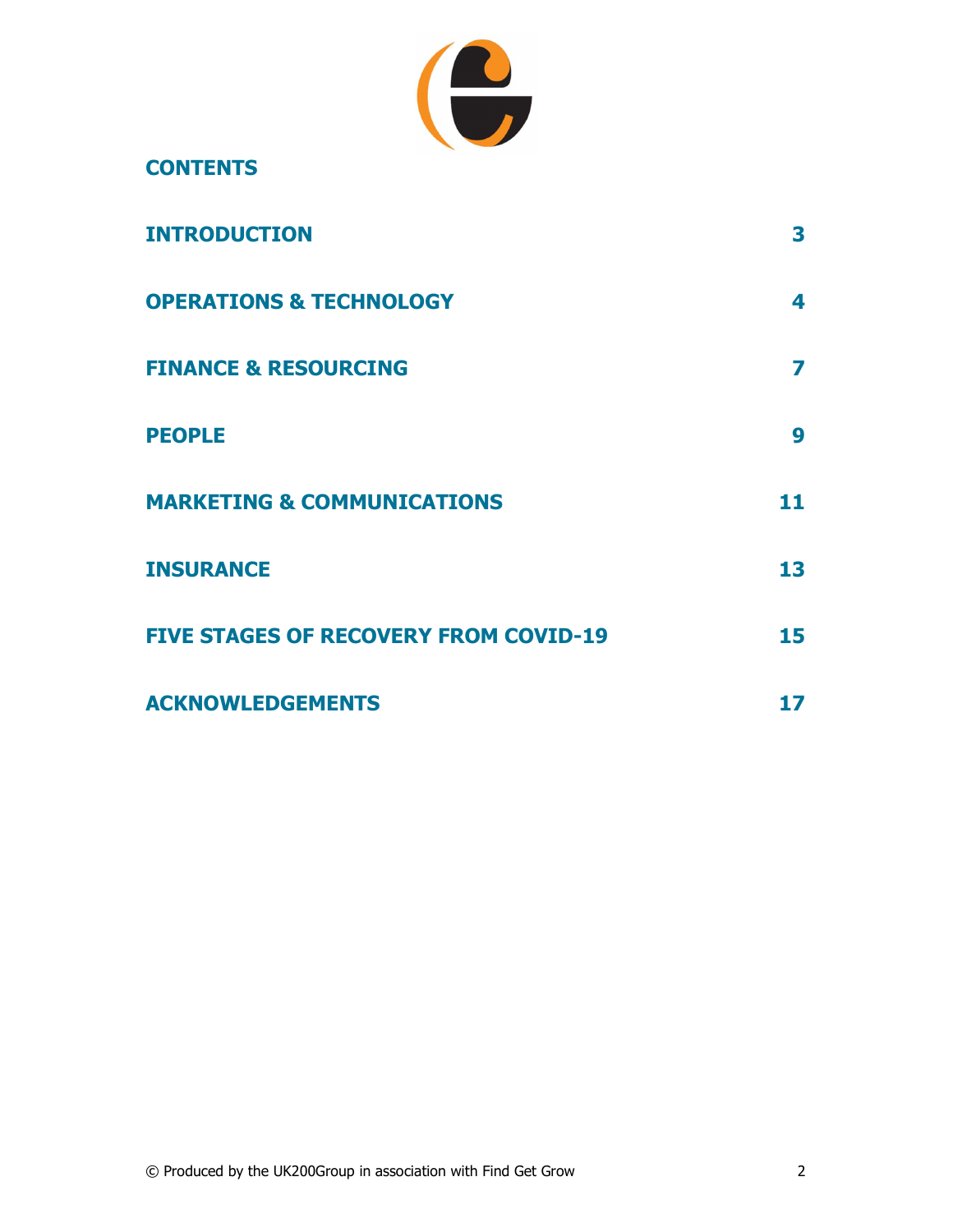

## INTRODUCTION

Welcome to our practical checklist to help you prepare your business for what is coming next as we adapt to the implications on our lives, both professionally and personally, due to the coronavirus pandemic and resulting crisis.

The father and son combination of Richard and Daniel Susskind – both renown authors, speakers and independent advisers to professional firms and governments have outlined a 5-stage model for the progression of the impact of the crisis on firms. It has been reproduced in full at the end of this document.

To summarise, the 5 stages are:



 We are still in lockdown but are about to move to the emergence stage, when lockdown restrictions are relaxed, and we emerge back into offices and ordinary lives.

This document contains a checklist that you can use to ensure that you are ready for the lifting of the lockdown and beyond.

The checklist has been structured around the four pillars of business organisation.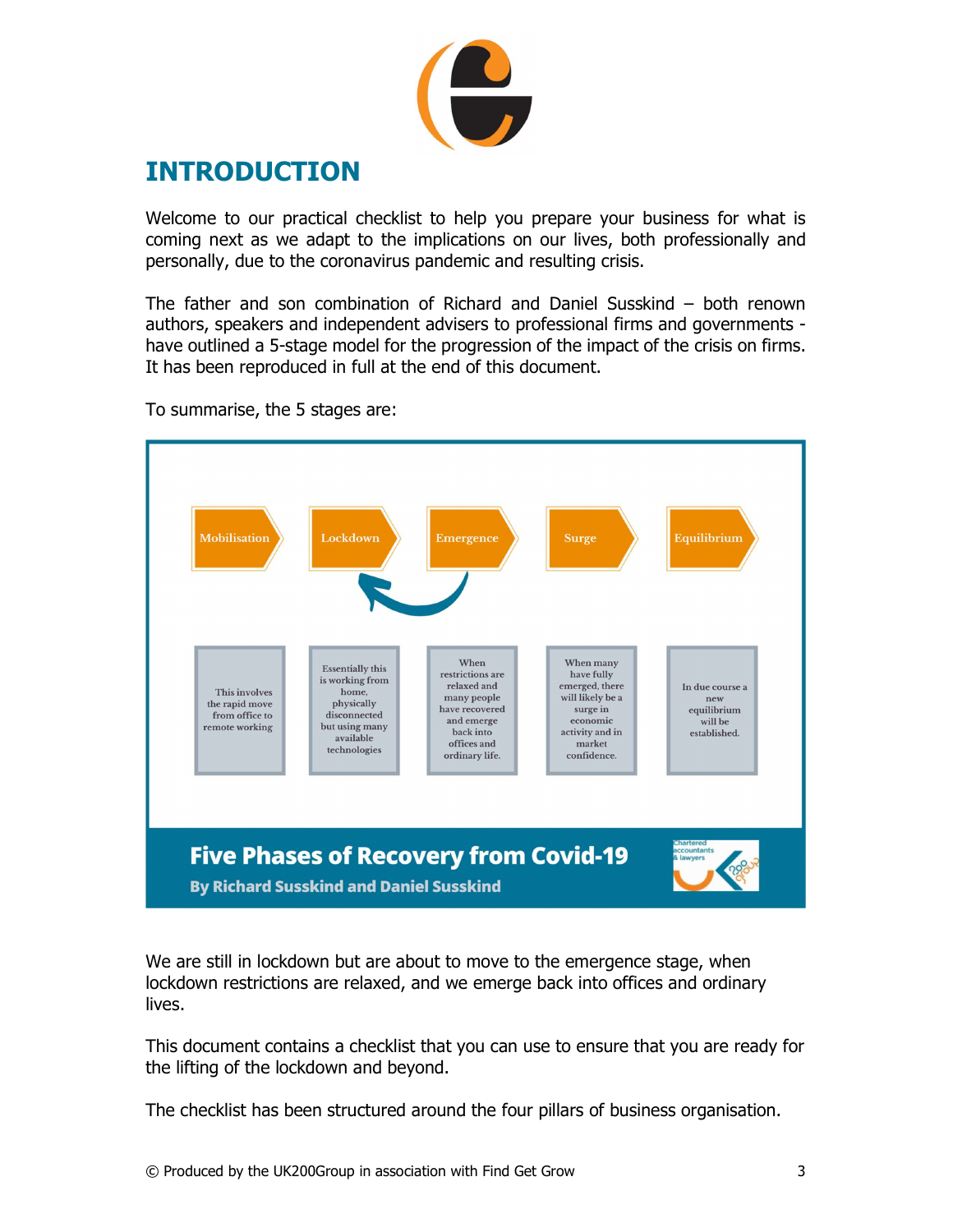

As we move towards the "new normal", it is likely that the way your business has operated in the past will need to be adjusted, if only for the next few months. This will impact on your business model and will require you to think ahead, in order to hit the ground running when the lockdown ends.

The areas to focus on fall into three different areas:

- 1. Technology;
- 2. Staff & customer-facing spaces; and
- 3. Operations, including processes and logistics.

#### 10-point checklist

#### 1. What does your technology capability look like?

Will people still be able to utilise remote working? For employees in the office consider how they will be able to interact with those based at home. Will video conferencing still be applicable once the office is up and running again? Do you need to reconsider the positioning of telephones and multi-user equipment (such as photocopiers)? Consider a phased switch on to avoid overloading the system.

#### 2. Social distancing will be important.

What measures can you realistically implement to ensure that your business can comply with the social distancing rules? Do you need to review your staffing requirements to be able to meet them? Are shift patterns or working patterns going to need to be adapted to reflect social distancing?

#### 3. How will your customer experience be affected?

Will you need to adjust how appointments are made to ensure that the relevant measures to reduce contact points can be implemented? Do you need to have hand sanitiser in place for customers who visit? Have you increased signage to provide guidance around what visitors should be doing?

#### 4. What does the return to work look like for furloughed employees?

Will you be looking at a phased return to work for those employees who have been furloughed? Do you need to consider shift patterns and whether they should be adjusted? Will the working day be different? If so, consider communications to inform staff what new procedures and protocols may be required, for example use of hot desking and cleaning. Consider who is returning and when, as thought will need to be given to those who are in the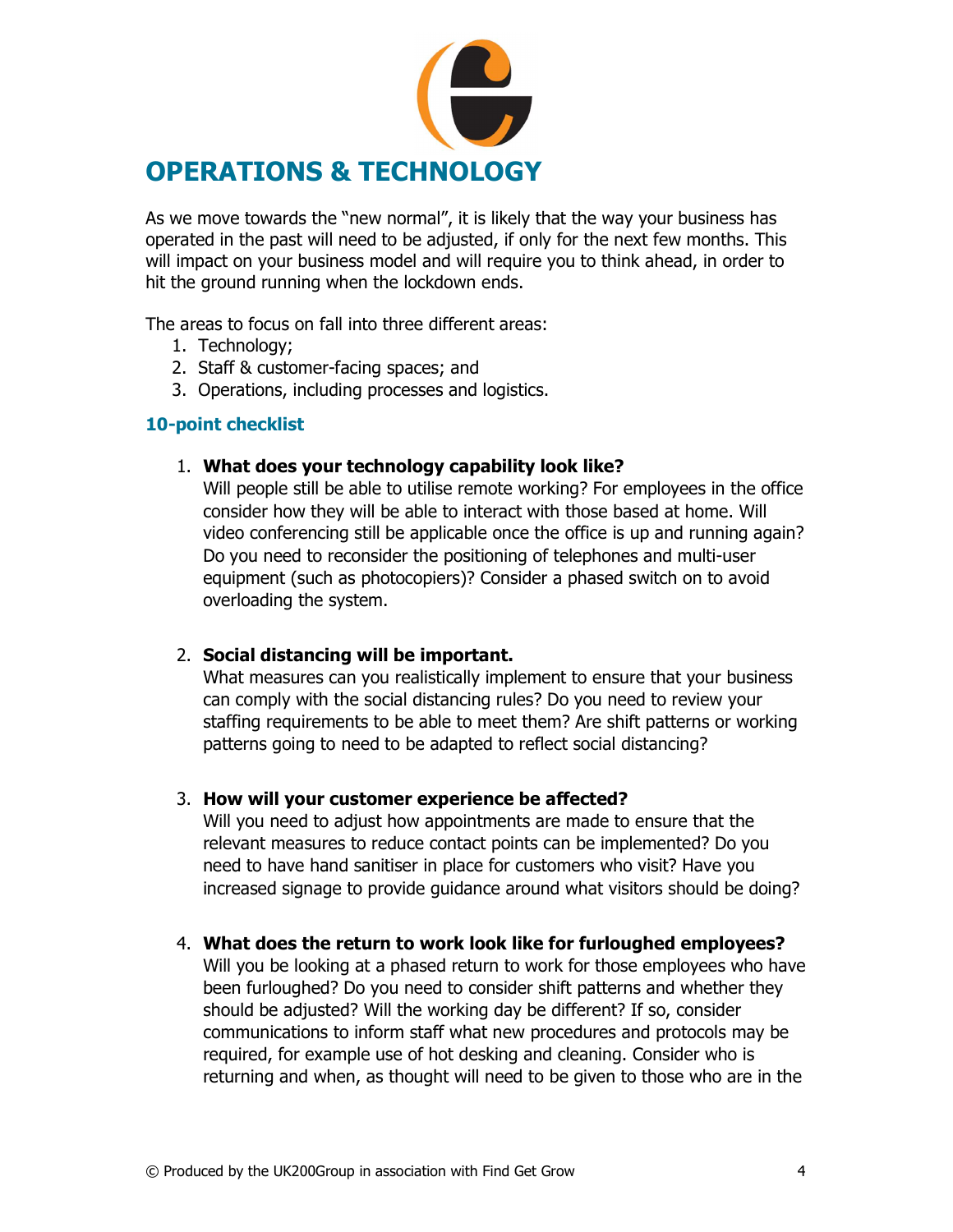

shielding group, any public transport constraints and childcare.

#### 5. Will your operations resume at the previous rate?

Do your processes need to be adjusted to reflect a reduced turnover? Do you need to make changes to ensure that social distancing can be enforced on the shop floor?

#### 6. Are your Health & Safety procedures up to date?

An event such as this pandemic triggers a need to review your risk assessments and record the significant findings of the review. Follow all your normal safety practices, incorporating existing and any new regulatory policies, procedures and control measures, for example using guidance published by the HSE.

Consider whether and how social distancing can be maintained in the workplace. Determine whether you have sufficient appropriate collective and personal protective equipment, if required.

Consider hygiene issues, such as a deep clean of premises, how shared equipment will be sanitised and facilities for washing of hands, as well as stocks of cleaning agents. Train staff, including cleaners, on new or revised safe systems of work.

Consider the use of PPE outside the workplace e.g. on public transport.

#### 7. Can work in progress be completed?

Do you have the necessary stock in hand to complete outstanding work in progress? Have you communicated with your customers with outstanding orders to determine when/if they need the orders completing? Are your suppliers able to provide you with the goods you need to complete your orders? Identify any potential issues with throughput to ensure that you can complete in good time.

#### 8. Review your supply chain

Speak with your suppliers to understand what challenges they are facing. Identify any weaknesses in the ability to supply and research alternatives, especially if there is a heavy reliance on imported goods. Do you need to source certain products from elsewhere?

#### 9. Book your haulage in advance

Many businesses will be opening up at similar times. Make sure that you confirm your haulage and other logistics requirements in advance so that you can minimise any delays to customers. Consider whether you need to adjust how deliveries are made to maintain social distancing and whether drivers need to be provided with PPE.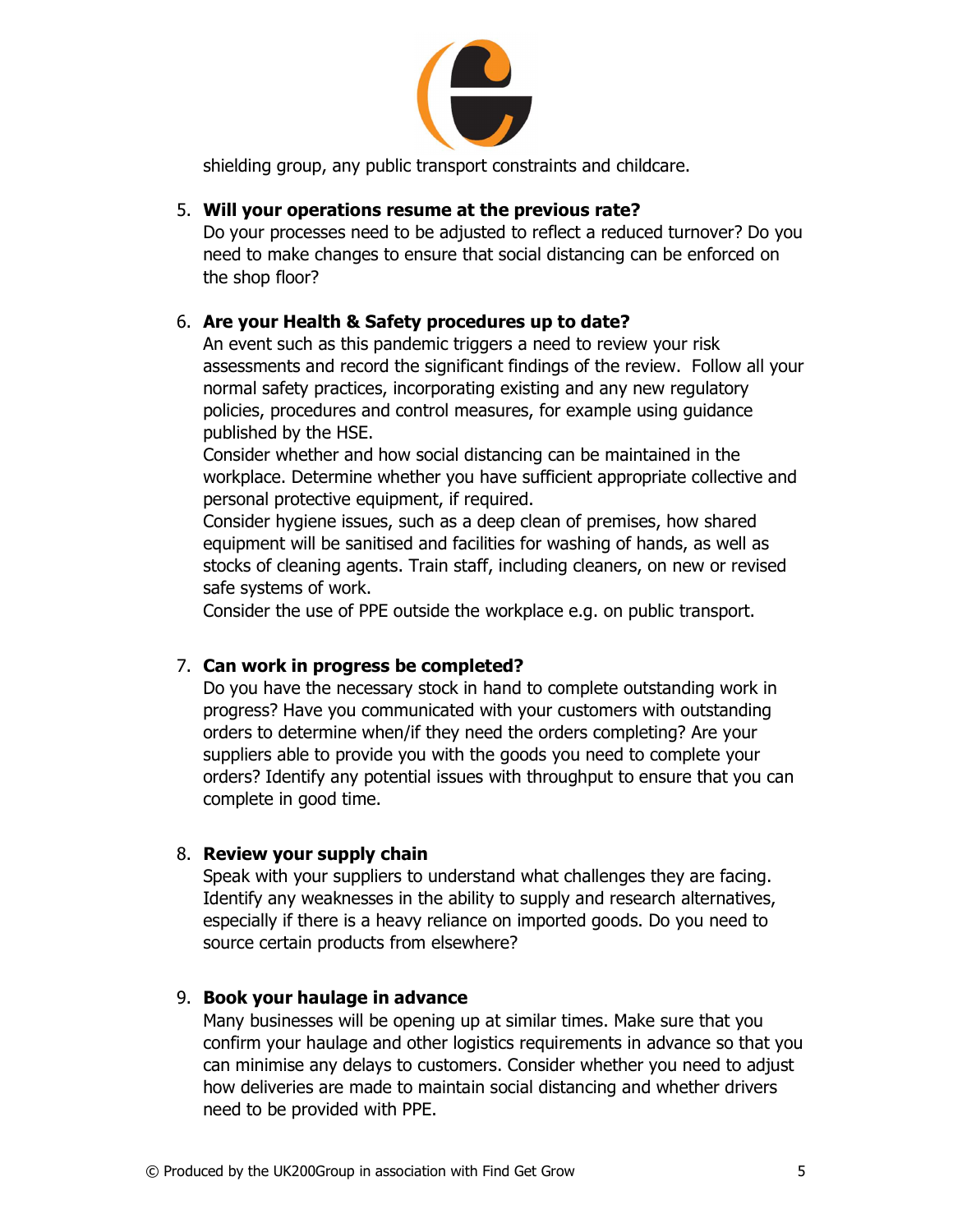

#### 10.Consider what your customer service offering looks like

Do you need to use technology in a different way to meet the needs of the remote end user? Can you fulfil any requirements for repairs or returns safely? Think about whether you can make any changes that may enhance your offering to customers/clients.

With thanks: This section was developed in collaboration with Heather Bamforth and Stuart Davison of Armstrong Watson and Michael Veal of Lester Aldridge.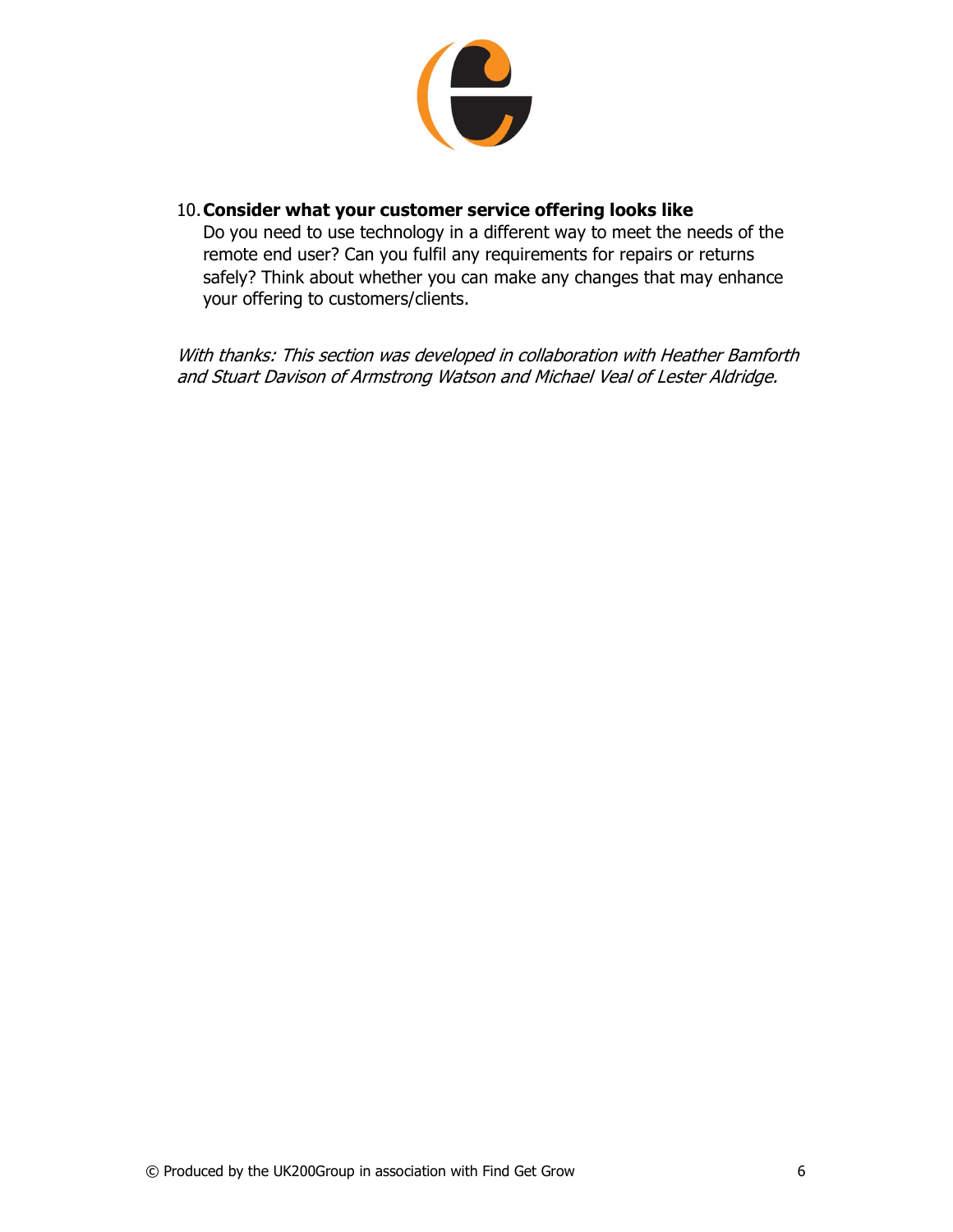

Managing your cashflow will be vital if you are to exit the lockdown successfully. This means that you will need to understand your cash position both prior to exit and for the immediate future.

Cash will be important as we exit lockdown, so the focus from a finance perspective rightly centres on the cashflow of the business.

#### 10-point checklist

#### 1. Update your short-term cashflow forecast

Monitoring cash receipts with a short-term cashflow forecast will help you to establish the cash requirements over the next few weeks. If you have spoken to customers to ask them about paying existing invoices and placing new orders, updating the forecast will ensure that you have a more accurate picture of the cash position.

#### 2. Use forecasts as a decision-making tool

Understanding your cash position in the short- and medium-term will help you to assess what steps you will need to take in order to keep your business moving. Devising forecasts with different scenarios will help you understand what your options might be.

#### 3. Start to look at the longer-term position

Starting to prepare a longer-term cashflow forecast will help you to understand what additional funding requirements you may need, and in what form. Consider the impact of any deferred payments that you have, including VAT and tax liabilities and make sure any payment holidays and their subsequent repayments are included in the projections.

#### 4. Determine whether any additional cash is required

Many businesses are likely to need some additional help as they start back up again. Even businesses which have been going for many years will likely need to treat their business as a start-up for the next few months. Cash will be tight whilst the working capital cycle builds up again and there is likely to be some flex needed with payment terms.

#### 5. Look at your options carefully if you need to access cash

Your existing bank or provider of finance should be the first point of contact if you need additional support. If they are unable to help then there are other sources of finance, both through CBILS accredited lenders and alternative providers in the 'normal' lending market.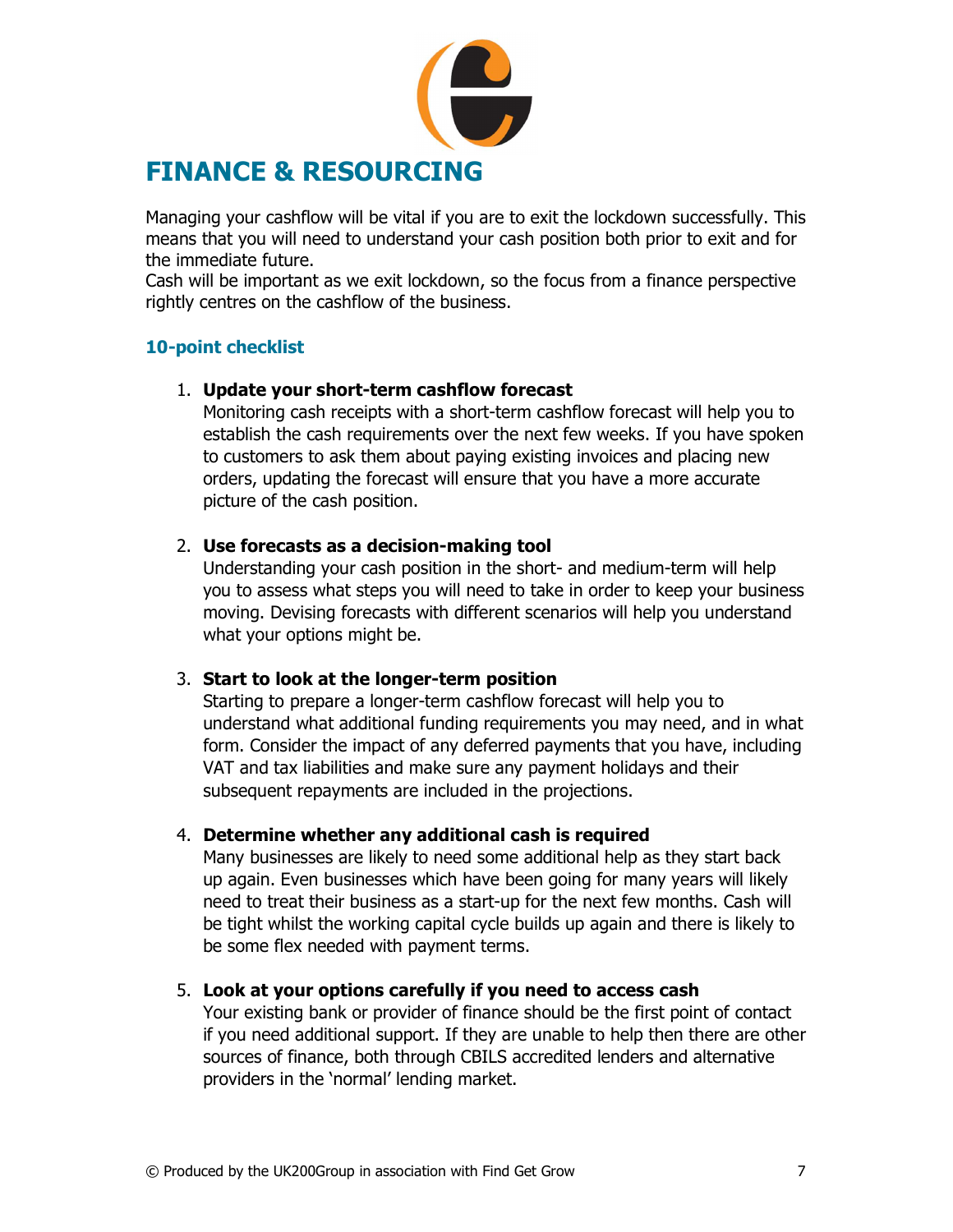

Seek advice if you are unsure – there are many lenders requesting personal guarantees so the concept of "buyer beware" is important here.

#### 6. Consider the impact of any additional borrowing

Whilst additional funding may be required, caution should be exercised when opting to increase your debt obligations. When looking at borrowing money, like with the deferral position mentioned above, you also need to understand how you will repay the loan. In the event of any reduction in turnover or cash collection, will your business be able to maintain the loan repayments without needing to refinance?

#### 7. Cash collection will be key

Speaking with customers to obtain promised payment dates will help you to keep on top of cash collection. Having an effective credit control process in place will be key to making sure that debtors remain at a reasonable level. Being reasonable and showing empathy towards your customers who cannot pay the full amount is important, but your business also needs to be able to survive.

#### 8. Remember that deferral is not debt forgiveness

Whilst there has been a lot of leeway with regards to payment obligations during the lockdown, any deferred payments will need to be repaid at some point. Keeping to agreed terms will be vital to maintaining creditor loyalty in case you need more flexibility later on, especially with existing supplier agreements.

#### 9. Be prepared to make a loss

With the lockdown resulting in reduced turnover, this will undoubtedly have an impact on the profit margins. Many businesses will be looking at making a loss for a period. Use this period to review your fixed costs and identify any areas of the business which might have been historically underperforming and seek advice if necessary. Remember that you can only draw dividends if you have sufficient equitable reserves to do so.

#### 10.Make sure that you utilise the tax reliefs available

There are various reliefs available for business owners which can assist in tax planning. Seeking advice to ensure that your business is benefiting from the appropriate reliefs will be time well spent.

With thanks: This section was developed in collaboration with Mike Kienlen, Armstrong Watson.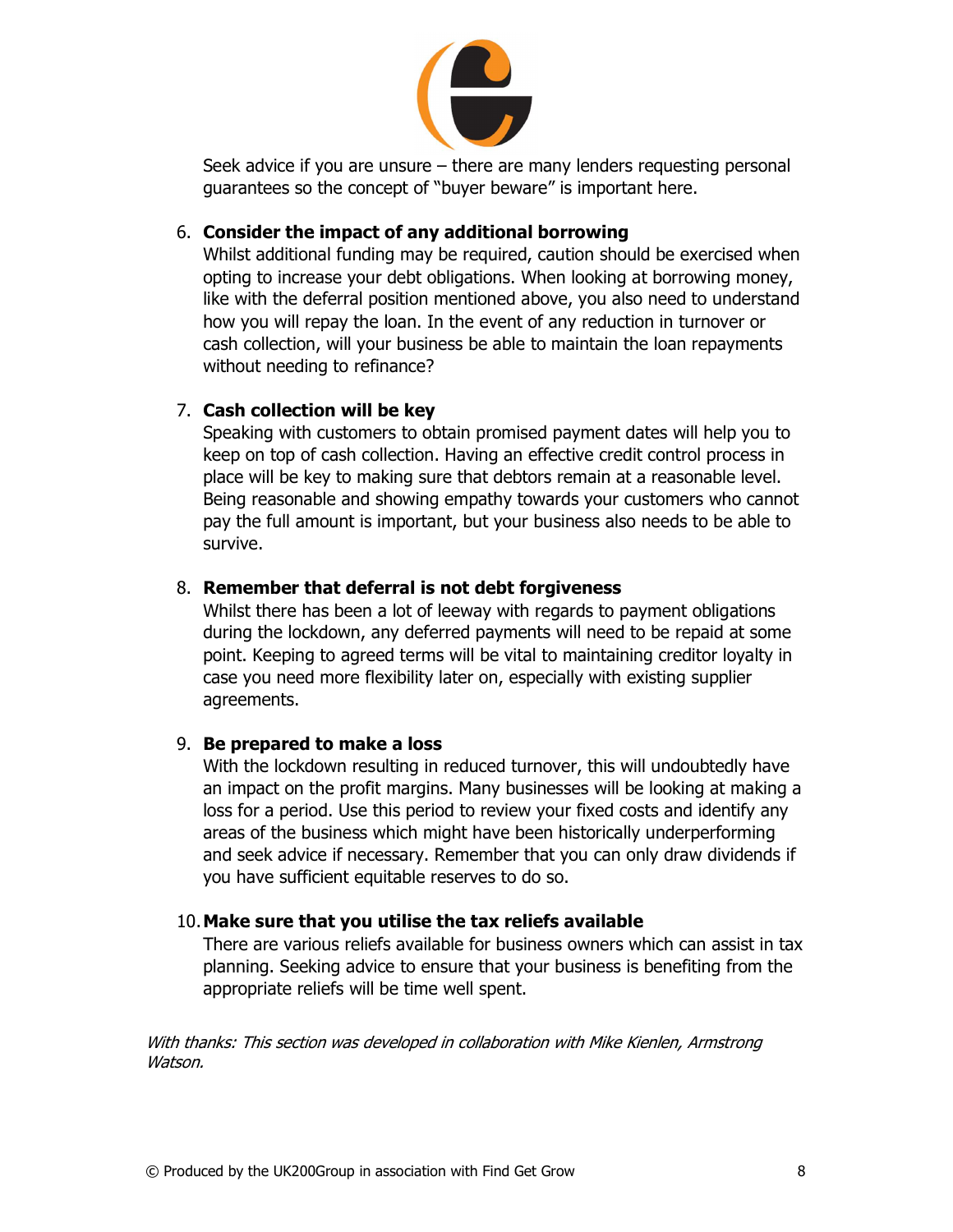

### PEOPLE

Your people are crucial to the success of your business. Your staff have become used to having more autonomy during the lockdown. They have experienced more practical and flexible work routines, hours and expectations. Businesses need to think about how they can adapt their 'old ways' and blend them with the best of the 'lockdown ways' to create 'new ways'. It is an opportunity for businesses to re-imagine how they operate and also to look at different ways to utilise their people and their skills for the benefit of their business and their customers.

### 10-point checklist

1. How will you re-shape your employees' appraisals and technical work reviews?

In lockdown, we focussed our effort  $-$  rightly so  $-$  on protecting our mental health. We need to now assess technical aptitude.

- 2. Have you considered the practicality of getting back to work? Will your teams want to return to work? How will you manage this process? Consider childcare arrangements – your office may reopen before e.g. schools and nurseries.
- 3. Re-socialising back to the workplace: furloughed and nonfurloughed staff

Plan to manage any friction that may arise between those staff that have been furloughed, and those who have not. Consider the social implications of COVID-19 – and manage expectations e.g. seating arrangements, lunch, breaks, and the need for shift cycles. Recognise the contributions that have been made by both groups. How will you re-establish a structure and routine for both groups? E.g. meetings, dial-ins, Town Halls.

4. Motivation & employee engagement – how will you keep your teams engaged and motivated?

Have you managed to capture quantitative data on employee engagement during the lockdown? What are your plans to ramp up communication and engagement, and make people feel more involved?

5. Will you provide welcome packages and corporate gifts?

How will you ensure that your staff feel valued, and welcome in the office? Can you draw on your experiences of managing the return to work experience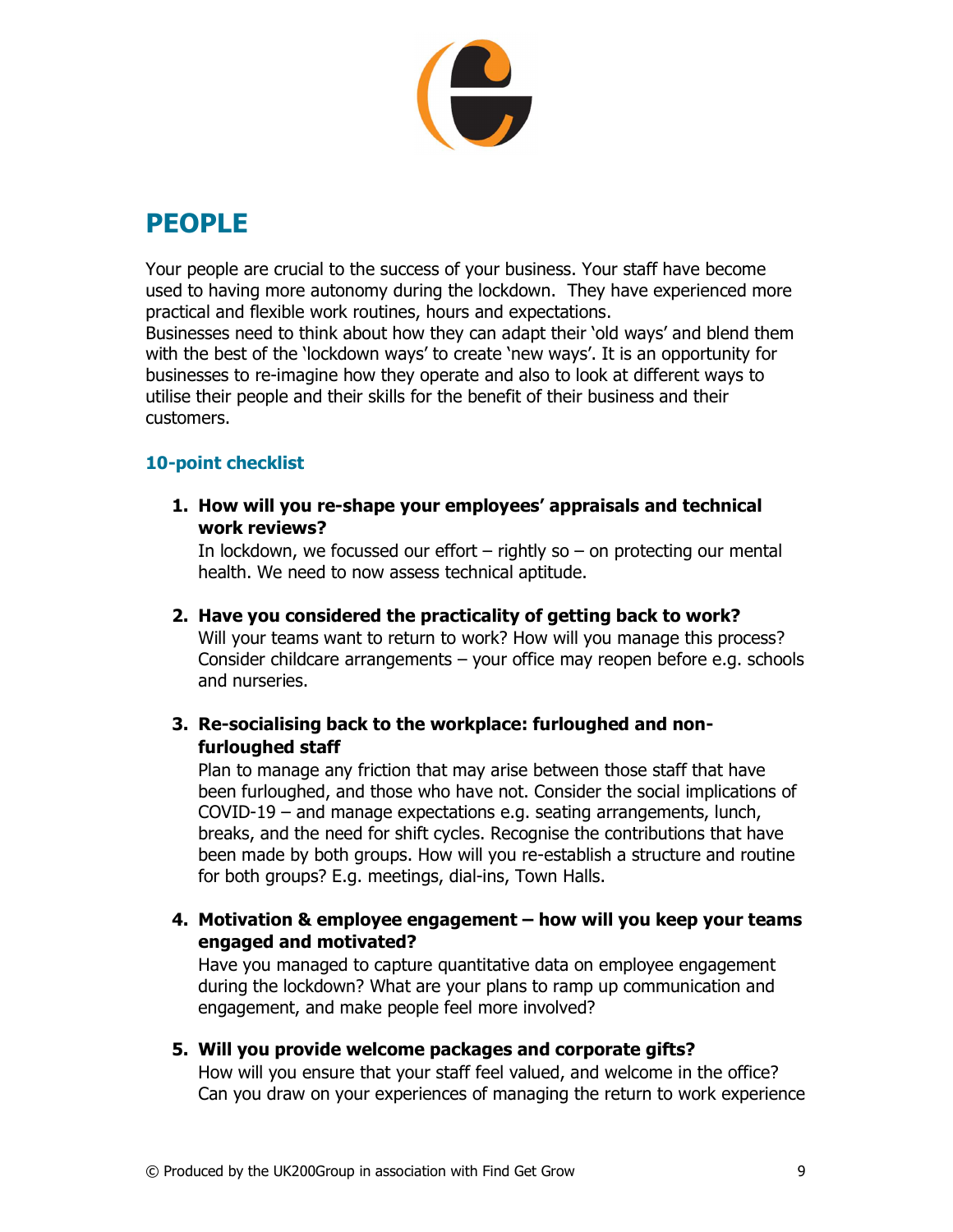

for other life events (e.g. maternity)? Will you supply gifts on desks (e.g. wine/chocolate/post cards/coasters)?

- 6. What ongoing support will you have in place for wellbeing? (Bereavements, Divorces, Trauma) – Are your managers equipped to help support their teams? Are your managers living your values? How will you resocialise your values and, do you need to reassess your culture?
- 7. Will we all return to the previous work environment? Have you considered the possibility that not everybody will return to the office? What arrangements are you considering?
- 8. Management and leadership communication and expectation? Are your managers and supervisors equipped and empowered to positively lead your teams? What training have you considered to equip them with soft skills?

#### 9. Health & Safety – COVID-19 infection control

Have you complied with the legal duty to review your risk assessments and record the significant findings in light of the pandemic? Can people continue to work at home? If not, can you arrange the workplace to achieve social distancing? Have you considered collective and personal protective equipment, and hygiene policies and procedures? Have you trained your staff on your health and safety processes? What are your policies on response to and reporting of an infection affecting the workplace? Consider the usage of PPE outside the workplace e.g. on public transport – will you supply PPE to your employees for this purpose?

With thanks: This section was developed in collaboration with Michael Veal of Lester Aldridge, Helen Spencer of Whittingham Riddell, and the UK200Group HR Forum.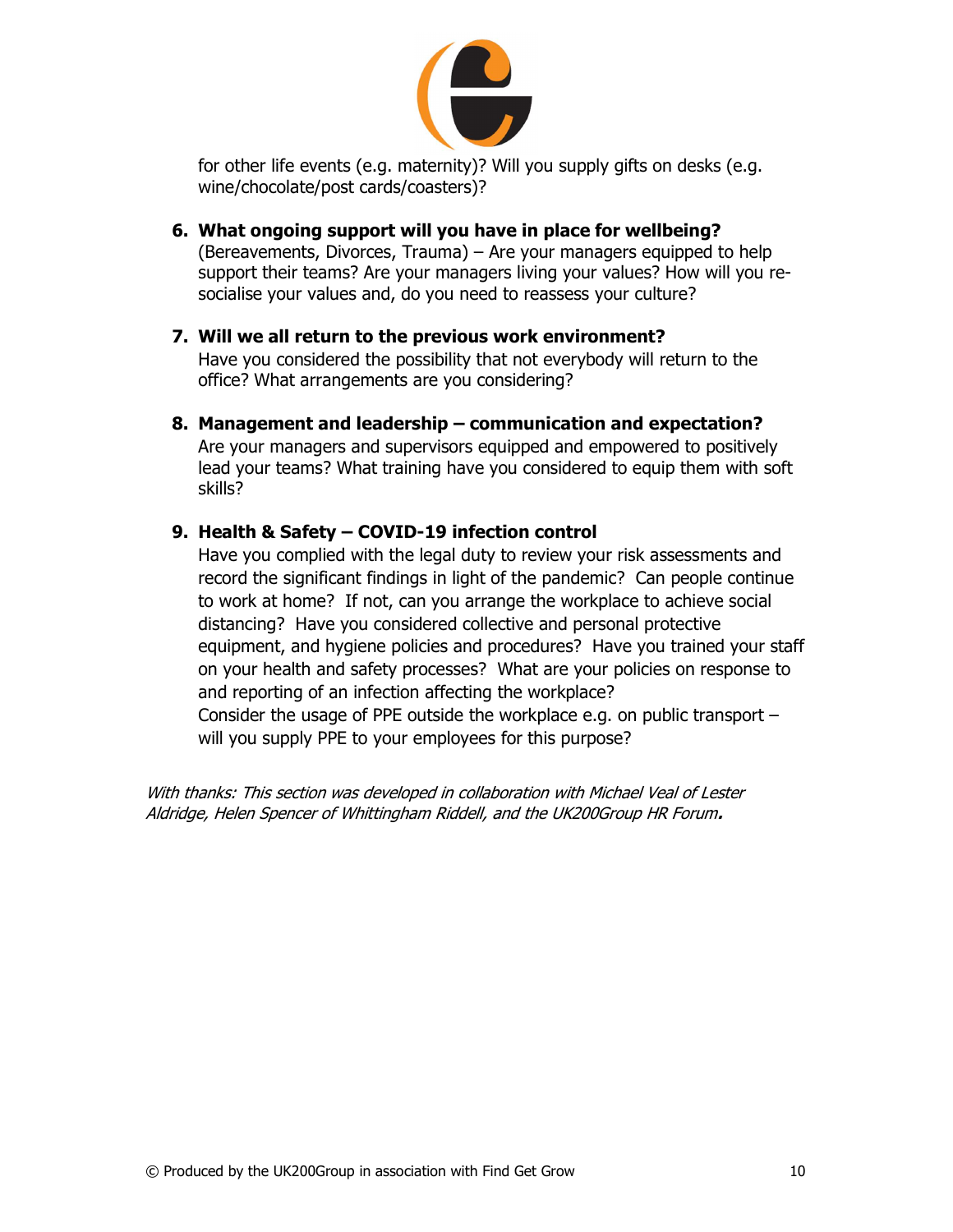

Marketing 'as usual' needs to be parked in the short term. This means the activities, sponsorships and advertising you had previously planned may not be appropriate. You need to get back to basics as far as your marketing is concerned and focus on three key areas:

- 1. Your existing customers and staff;
- 2. Your brand and profile be visible; and
- 3. Focused, measured activities.

#### 10-point checklist

#### 1. Talk to your staff

Your staff are crucial to your success. Get them on board from the outset. Ask them to help you prioritise your marketing. Ask them what they think you should do and how you should do it.

#### 2. What do your customers need and want?

Identify the key things that your customers need from you right now (remember, this may have changed from 'normal' times). Create a list.

#### 3. Review and refine your products and services

We are in a new world. What worked before may not work now. Be helpful to your customers by thinking about the alternative ways you can make life easier for them. Review packages, delivery options, promotion. Be creative and find ways to make your products and services accessible and attractive in a socially distant environment.

#### 4. Review and refine your pricing and payment terms

How your customers pay you may need to change to help them and/or to help you. Make sure you think about the best way you can ensure you are paid but that is fair and appropriate to your customers.

#### 5. Get in touch with your existing customers

Call them, write to them, post messages for them on social channels, invite them to webinars. Make sure you are highly visible with relevant and helpful information and content. Your existing customers already know, like and trust you. Look after them as a priority.

#### 6. Communicate with helpful content

Create content about the things that you can help your customers with e.g. explain how you can help; provide examples of how you have helped (case studies & testimonials). Make it clear how customers can contact you and when you are available.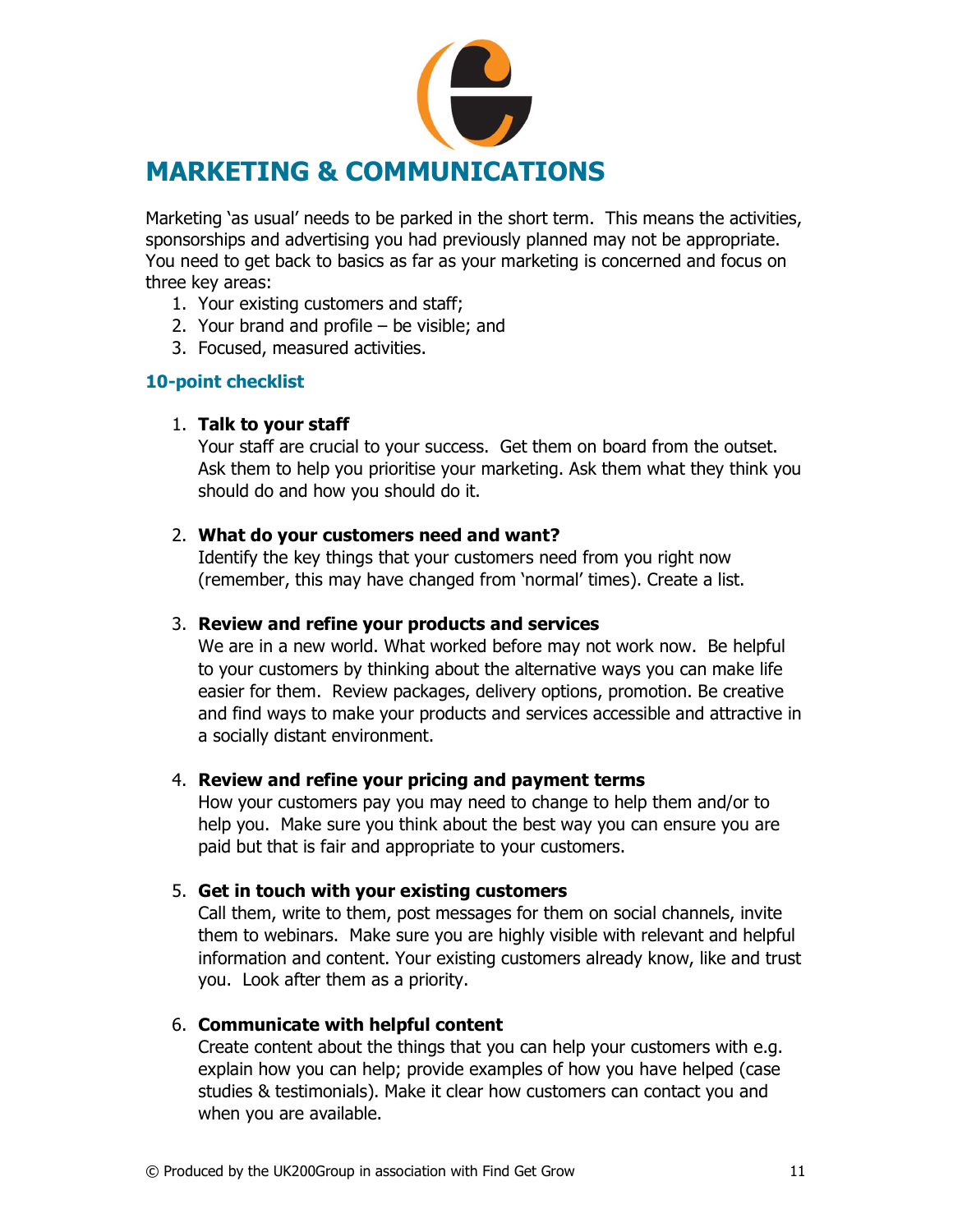

#### 7. Create a strong and consistent tone and look to your communications

Make sure your brand is used consistently – this is not just your logo but also your tone of voice, how and what you communicate and your calls to action. Be true to your values.

#### 8. Post your content on your website and on social channels; run webinars

Use your digital, and other, communication channels to reach your customers. People are used to finding information online, make it easy to find out how you can help them.

#### 9. Review your 'old' marketing plan and activities

Postpone or cancel things that no longer meet the 'is this crucial or important in the next 6 months' test. You can always return to these activities in the future if appropriate but right now, you need to strip things back to the basics. This will also help you preserve budgets and focus resources on the things you need to be doing.

10. **Report and measure your activities** Measure your social media engagement. Track and report on web and other leads. Measure every £ of your expenditure to make sure it is delivering value.

With thanks: This section was developed by Clare Fanner of Find Get Grow.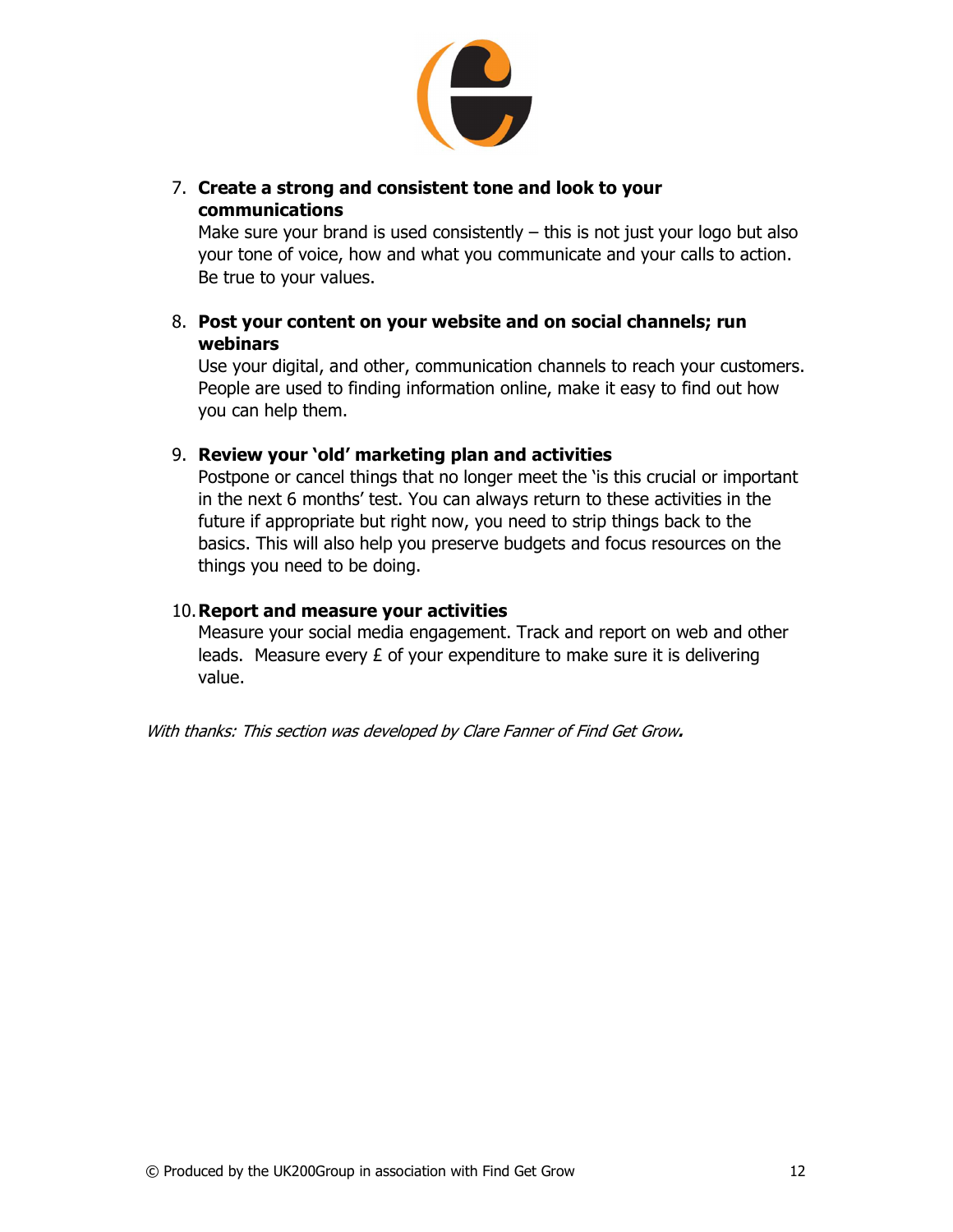

### **INSURANCE**

Insurance is a vital part of your business continuity planning, risk management and protection. There are three key insurance areas that you need to consider:

- 1. Review lockdown;
- 2. Prepare for renewals early; and
- 3. Review your business risk assessment.

#### 10-point checklist

#### Review lockdown

- 1. In the rapid move to lockdown was any insurance renewal overlooked leaving you unprotected?
- 2. Did you keep your insurers advised of changes you made to your business activities, workforce, remote working, premises security etc?
- 3. Review work undertaken at crisis speed for any remedial action necessary. This might protect you from future claims. Has reduced oversight and supervision caused any issues?
- 4. On return, create and keep a record of process changes implemented in the run-up to lockdown, during remote working and the transition returning to normal working. This information will assist your insurers understanding of how you managed in future renewal discussions.
- 5. Consider policies where your risk may have reduced or disappeared completely. Are all of these policies necessary for your ongoing business in the short and longer term? Insurers may be willing to consider premium refunds where it can be demonstrated that risk has reduced materially.

#### Prepare for renewals early

6. Insurance renewals are likely to take longer to finalise. Begin policy renewal discussions with your broker earlier than normal.

Agreeing your insurance needs early with your broker will help them explore more options for you to secure optimal protection for your budget.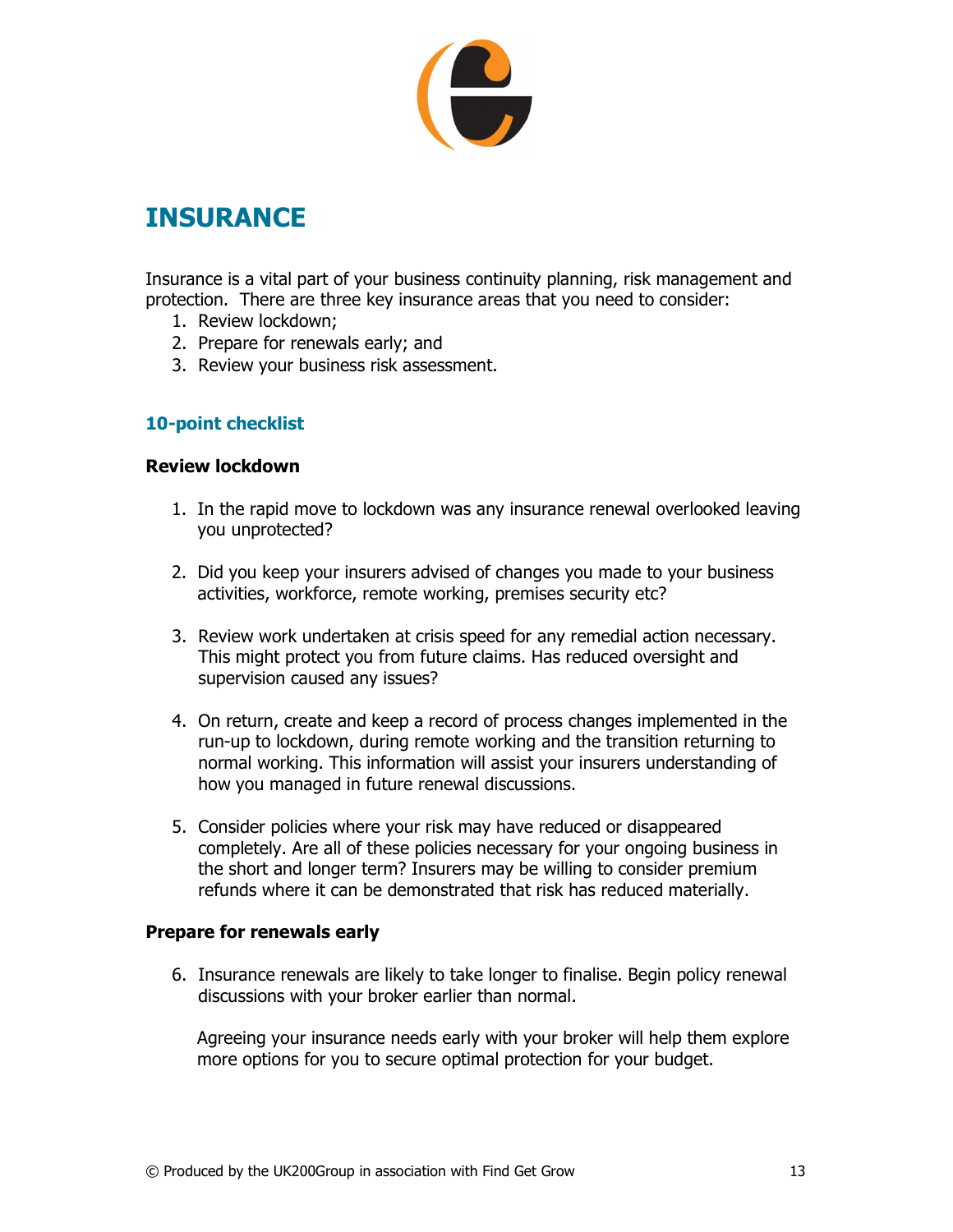

- 7. Review the levels of cover you arrange and ask your broker for a range of options. While you'll need to keep your legal, regulatory, contractual and other needs for specific levels of cover in mind, can this approach be relaxed to save premiums safely?
- 8. Ask your broker to advise you on payment options that they and insurers can offer to help your cashflow.
- 9. If you cannot divert from the day job and are unable to supply the renewal information your broker needs in time, can they negotiate an extension period to take the pressure off?

#### Review your business risk assessment

10.Consider whether your current insurance protection is adequate:

Cyber – with the increase in online crime, have you arranged cyber insurance?

**Management liability protection**  $-$  this may be worth considering if not already arranged due to an increased risk of employment and other legal disputes.

**Professional indemnity –** with PII cover typically arranged for 'any one claim', multiple claims or claimants from the same original cause risk being treated as one claim i.e. only one policy limit will apply to all – should you be looking to increase cover at a time of increased risk?

With thanks: This section was developed by Gary Horswell of Ntegrity.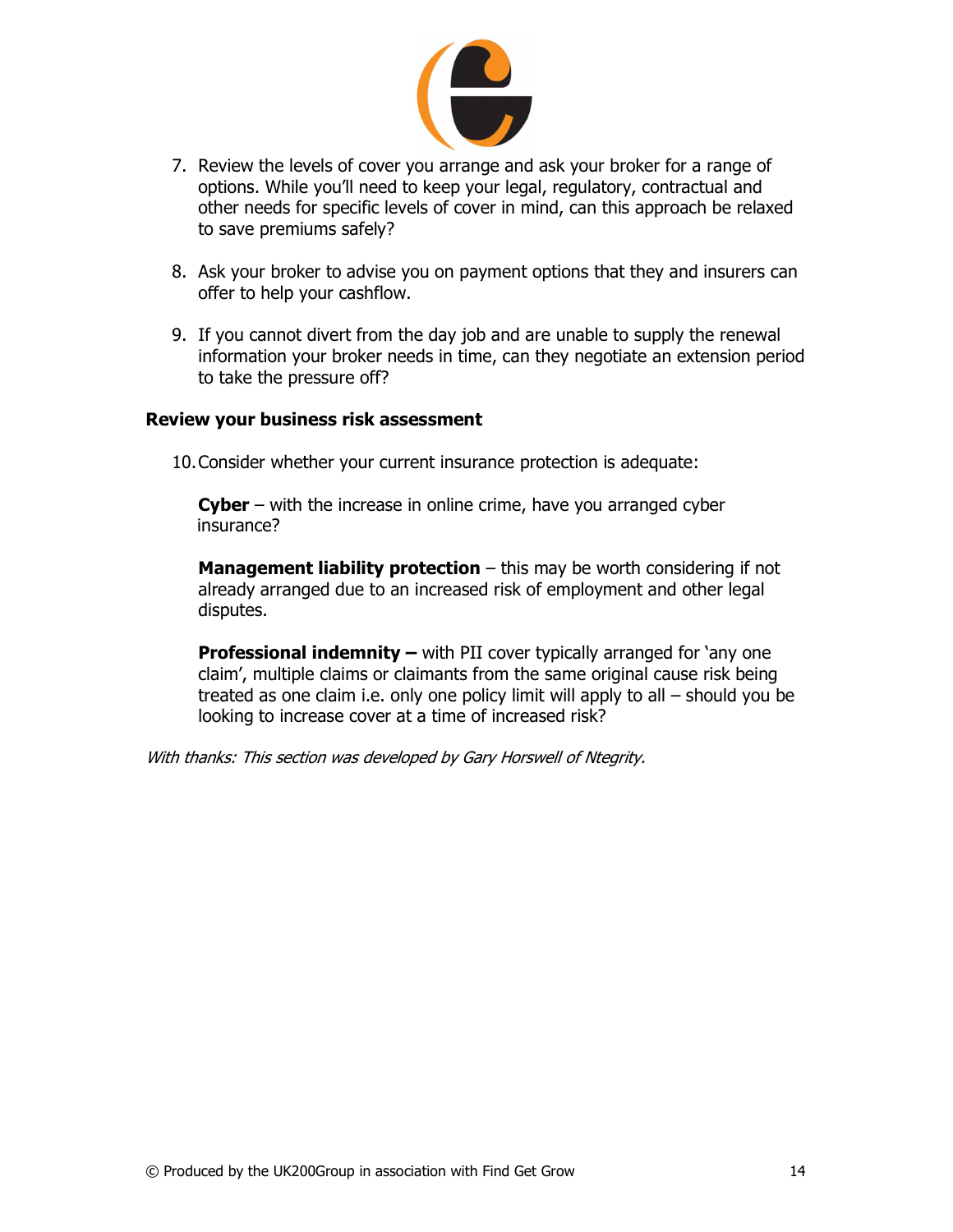

by Richard Susskind and Daniel Susskind

#### The following was written by and published by Richard Susskind and Daniel Susskind on LinkedIn on 14 April 2020. You can see the original post here.

Most professional firms are likely to progress through five stages in recovering from the Covid-19 crisis. The time scales are unclear, of course, but the direction of travel can be mapped out tentatively.

#### Stage 1 – Mobilisation

The first, that of mobilisation, involves the rapid move from office to remote working. Few were fully prepared for this – in terms of their operations, technology, and culture. For many, the focus here is on near-term survival. During this phase, the finest firms are caring for their people, and helping their clients as well as themselves. Long-term relationships and reputations will be won and lost during mobilisation.

#### Stage 2 – Lockdown

In the second phase, the great majority of professionals will be in lock-down, essentially working from home, physically disconnected as never before but using many available technologies that enable good and sometimes excellent online communication and collaboration. As firms re-orientate themselves as best they can in the time available, much will be lost. But at the same time, new efficiencies will be gained, and new operating practices established. In many markets, demand will fall significantly. The wise firms will be those who most creatively use the increase in the non-chargeable time of their fee earners. There will be great opportunities here for online training, meeting the overdue challenge of helping professionals re-tool and prepare for work in the 2020s. Firms will also need to provide online support for staff who suffer mental health difficulties arising from solitude, disconnection, and overcrowding. Some firms, even those who claim their prime concern is the health of their people, will no doubt dismiss many members of staff; in this phase, profound questions about the values and purpose of individual firms can and must be asked.

#### Stage 3 – Emergence

The third phase is hardest to predict – when restrictions on movement are relaxed and many people have recovered and emerge back into offices and ordinary life. On one view, there will be a relatively swift move from lock-down to emergence (if the 'mitigation' strategy is adopted by policymakers). On another view, Covid-19 will then start to spread again, leading to a reversion to lock-down (if the 'suppression' strategy is adopted by policymakers). In the latter event, we may loop between lock-down and emergence several times in the coming months. In any event, during the emergence phase, there may be a novel schism in society – between those who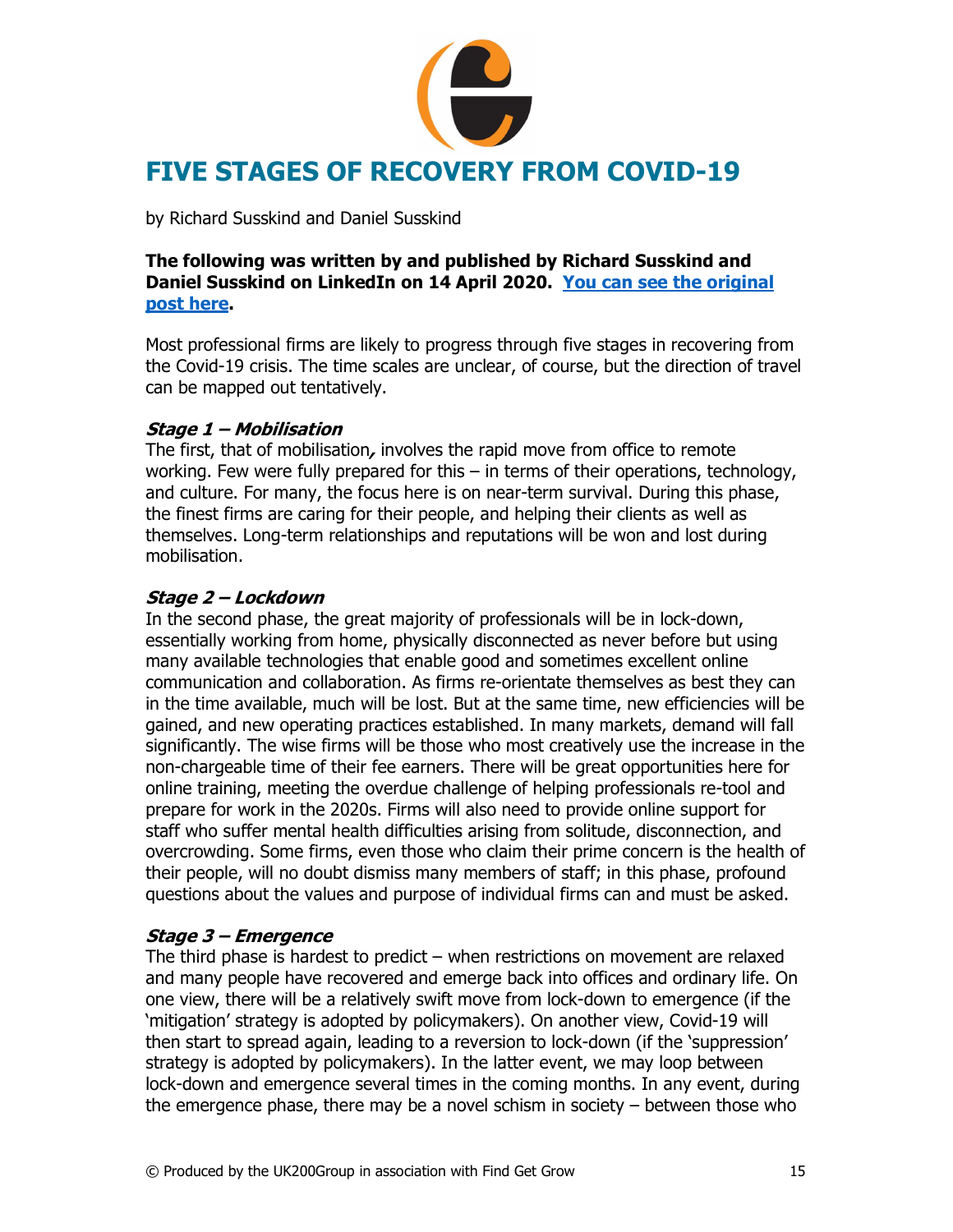

have recovered and are at large and those whose lives are still heavily limited. This could mean, for a while at least, that two markets will need served (clients who have emerged and those who have not) and a divided workforce too. Again, challenging operational and cultural issues will arise.

#### Stage 4 – Surge

When the great majority of people have fully emerged, there will likely be a surge in economic activity and in market confidence. This will be the fourth phase. Some lost ground will be regained, with deals and projects being conducted in compressed time frames. During this surge, the financial markets will begin their journey towards their pre-Covid-19 levels, industry and business will regenerate and flourish, and there will be great demand for professional services. Many unemployed professionals will be re-engaged. Those who looked after their clients in the early phases will now find that loyalty rewarded.

#### Stage 5 – Equilibrium

In due course, after the initial surge, a new equilibrium will be established. But in this fifth phase, there will not be a reversion to professional life of late 2019. Many of the technologies and techniques that have been forged in the heat of mobilization and lock-down will be regarded as preferable to the traditional ways. Clients will have seen the great inefficiencies of conventional working practices and insist that the digital alternatives are maintained. As many have predicted but in a far shorter period, great swathes of professional work will be automated and transformed by technology.

Leading firms should have strategies and plans for each of the five phases.